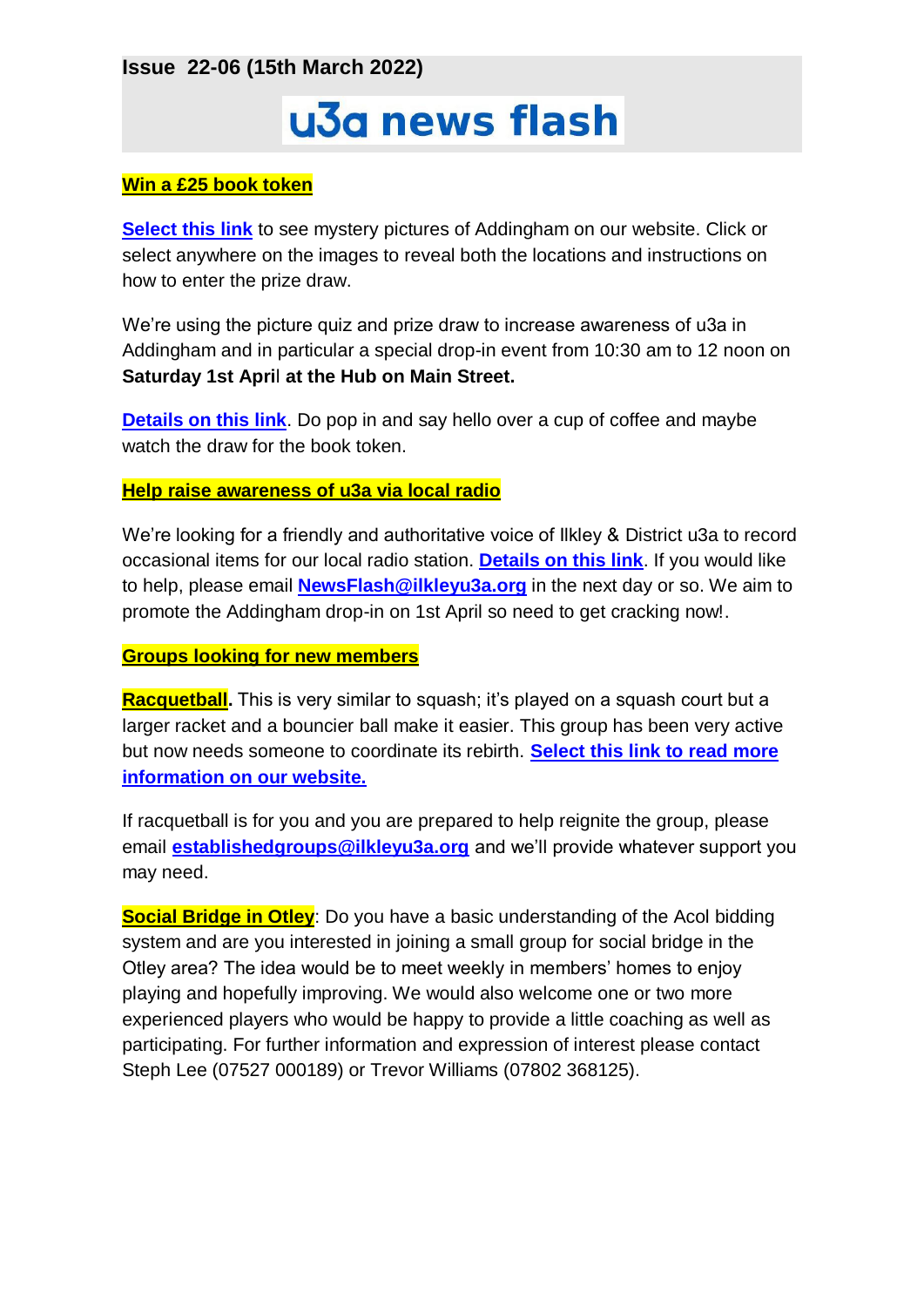## **Saturday Talk 10 am 19th March**

On Location by Paul Kenny: Paul will talk about film and TV locations from 1945 to the present day including a few local to us. He'll be telling anecdotes about filming and the unusual things that happened during the making of the productions. **[Select here for more information.](https://ilkleyu3a.org/event-4716627)**

## **Still places available**

Hear the national chair of Third Age Trust (our parent body) when Liz Thackray attends an u3a event in York on Tuesday 22nd March. **[Details on this link.](https://ilkleyu3a.org/event-4592014)**

There are also places available for the Yorkshire and Humber Region Summer School which runs from 25th to 28th July. **[Details on this link.](https://ilkleyu3a.org/event-4584222)** One of our own members (Mike Pilling) is running one of the sessions.

### **Nostalgic images**

Do you remember getting the latest news on Ceefax? **[Select here for images of](https://ilkleyu3a.org/Nostalgic-Images)  [this and other forgotten items.](https://ilkleyu3a.org/Nostalgic-Images)** Send in your own favourites and we can add them too.

#### **The quirky humour page**

Some new contributions in the past few weeks. Keep them coming. **[Select here](https://ilkleyu3a.org/Lockdown-Support-Quirky-Humour)  [for the latest additions to the collection.](https://ilkleyu3a.org/Lockdown-Support-Quirky-Humour)**

### **The Ilkley scrap book**

All past editions are now stored on a virtual bookshelf. **[Select here](https://ilkleyu3a.org/resources/Documents/PDF-Flip/bookshelf-Scrapbooks.html)**. Take a volume off the shelf as you would in a library and read the content by flipping through the pages just like a book.

### **Who does what in our u3a**

**[Select this link](https://ilkleyu3a.org/Who-does-what-update)** to see the updated list of **who does what** to manage such a diverse and dynamic organisation and let News Flash know if there's anything missing. Everyone can access this page from the Contact Us and Search tabs on the website.

### **More talks on Zoom**

Our parent body continues to provide talks on Zoom. **[Select this link](https://ilkleyu3a.org/External-Events)** for some that we have featured on our own website. Subscribe to receive updated lists every month and see what else is available **[on this link.](https://www.u3a.org.uk/events/educational-events)** A couple of our members have really enjoyed completing a 6-week national u3a online course on learning how to solve cryptic crosswords. The course leader, Henry Howarth, will be repeating the course from 5<sup>th</sup> May. If you'd like to take part, **[select here.](https://www.eventbrite.co.uk/e/cryptic-crosswords-for-beginners-mayjune-tickets-294439014017)**